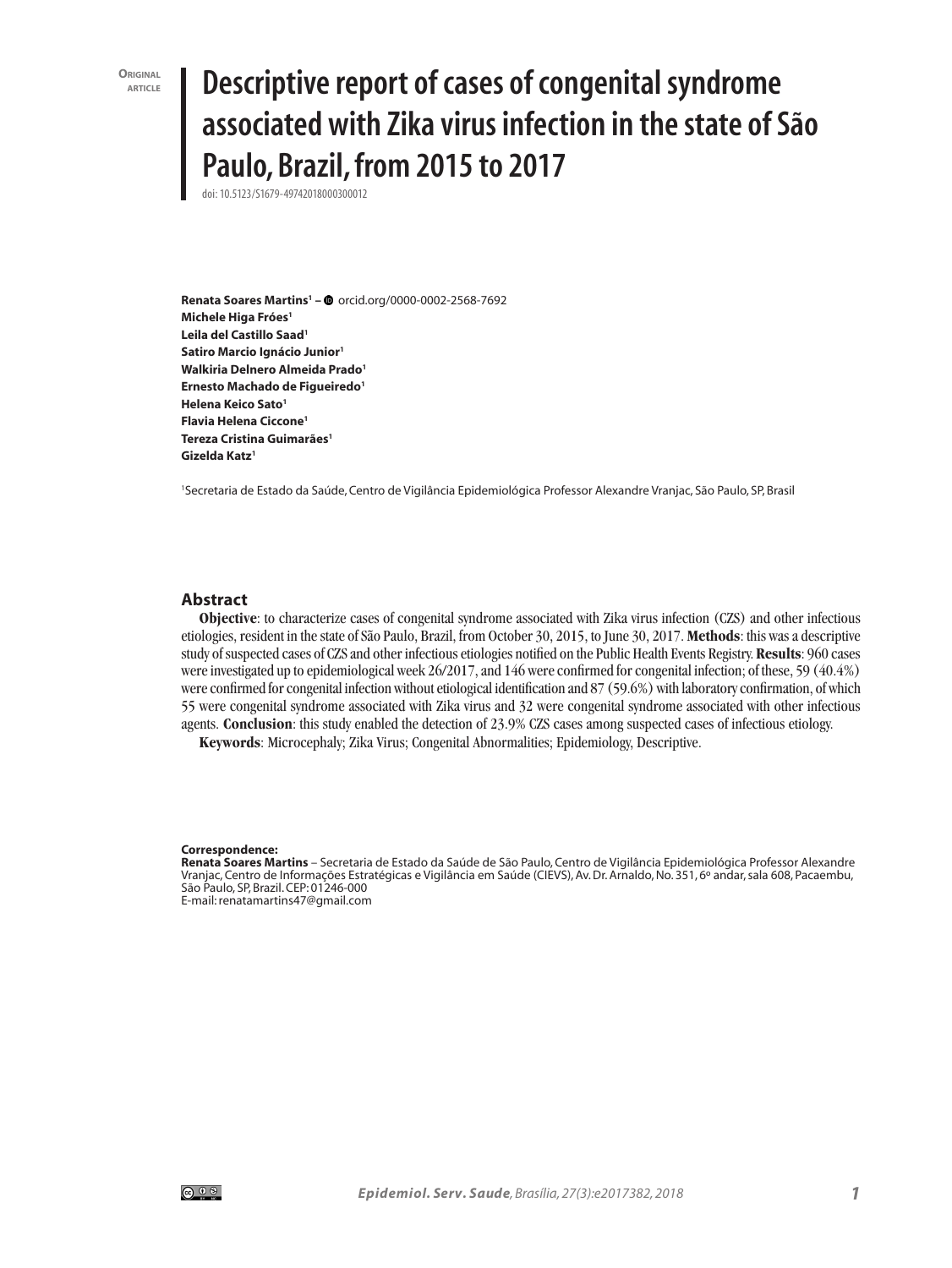# **Introduction**

Zika virus (ZIKV) is an emerging arbovirus belonging to the Flaviviridae family, along with yellow fever, dengue, West Nile and Japanese encephalitis viruses. Zika virus was first isolated in a Rhesus monkey in the Zika forest in Uganda in 1947, thus receiving the name of its place of origin.1,2 Human disease caused by ZIKV was recognized for the first time in Niger in 1953, when viral infection was confirmed in three persons.<sup>1,2</sup> The first documented outbreak occurred in 2007, on Yap Island, in the Federated States of Micronesia (Western Pacific). It was followed by a larger epidemic in French Polynesia, South Pacific, in 2013 and 2014.<sup>3-5</sup>

In Brazil, a cluster of an unknown exanthematous disease was observed in several states in the country's Northeastern region in July 2014 and was reported by state health departments in February 2015.<sup>5-7</sup> On 29 April 2015, ZIKV was identified for the first time when a similar outbreak occurred in the state of Bahia<sup>8,9</sup>

*With evidence of a possible association between the change in the pattern of microcephaly occurrence and the recent outbreak of ZIKV infection, the spread of the disease in the Brazilian territory and worldwide, as well as the confirmation of ZIKV circulation by laboratory tests performed in various Brazilian Federative Units and in other countries, the event was classified as a Public Health Emergency of International Concern (PHEIC) by the World Health Organization (WHO).*

In October 2015, the Brazilian Ministry of Health confirmed an increase in the prevalence of microcephaly in newborn babies in the Northeastern region, compared to previously recorded estimates (approximately 0.5/10,000 liveborn infants), based on information registered on the National Birth Information System (SINASC).7,10 In view of the change in the pattern of microcephaly occurrence in Brazil, the Ministry declared a Public Health Emergency of National Concern (PHENC) via Ordinance No 1813/2015.11

With evidence of a possible association between the change in the pattern of microcephaly occurrence and the recent outbreak of ZIKV infection,<sup>12,13</sup> the spread of the disease in the Brazilian territory and worldwide, as well as the confirmation of ZIKV circulation by laboratory tests performed in various Brazilian Federative Units and in other countries, the event was classified as a Public Health Emergency of International Concern (PHEIC) by the World Health Organization (WHO).<sup>14</sup>

The end of PHEIC was declared in November 2016. Notwithstanding the end of the emergency situation, WHO considered that ZIKV continues to be a challenge for Public Health. In Brazil, the declaration of the Public Health Emergency of National Concern remained in force until May 2017.15

Traditionally, microcephaly cases were accompanied only via SINASC. From November 2015, case monitoring was was implanted via the Public Health Event Registration Form (RESP), this being an electronic form created by the Brazilian Ministry of Health for the compulsory notification of cases which fulfill current case definitions.16

Following the reporting of cases of congenital Zika virus syndrome in several states and following the implementation of RESP, an increase in the notification of suspected cases of congenital syndrome associated with Zika virus infection was seen in São Paulo state. An investigation was undertaken to verify whether this fact reflected surveillance system sensitivity or the increase in the number of suspected cases of CZS.

The objective of this study was to characterize cases of congenital syndrome associated with Zika virus infection (CZS) and other infectious etiologies resident in the state of São Paulo, Brazil, between 2015 and 2017.

#### **Methods**

This is a descriptive study of notified suspected cases of CZS and other infectious etiologies resident in São Paulo state. This state has 645 municipalities, distributed over an area of 248,221,996 km², with an estimated population of 44,749,699 inhabitants in 2016. The state's municipalities are divided into 27 Epidemiological Surveillance Groups the role of which is to guide surveillance action in municipalities in their area of coverage. The Public Health Event Registration Form (RESP) was used as the data source for suspected cases of CZS and other etiologies.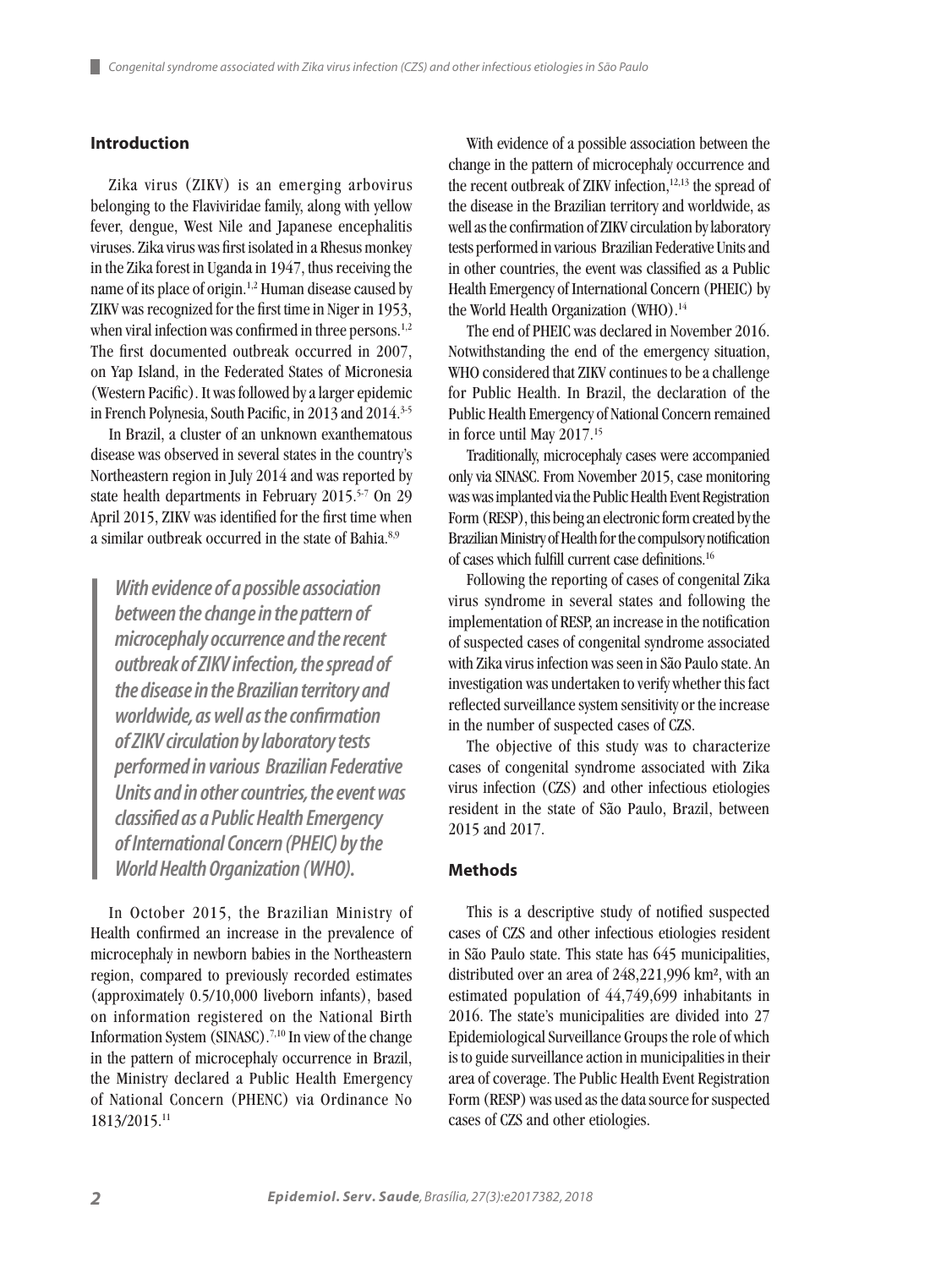All suspected cases notified on RESP in the period from 30 October 2015 to 30 June 2017 were included in the study. The database used was downloaded on 7 August 2017. Only cases notified up to epidemiological week 26 (up to 30 June 2017) were considered.

The operational definitions recommended by the Brazilian Ministry of Health were used.16 Initially we adopted the more sensitive 33cm head circumference measurement for both sexes. This was later reduced to 32cm for full-term babies of both sexes following new evidence from field studies. Finally, in March 2016, we adopted the international standard definition of microcephaly in full-term children, aligned with WHO guidelines,17 namely 31.5cm for girls and 31.9cm for boys. On 30 August 2016, WHO recommended that countries should adopt as a reference for the first 24- 48h of life the anthropometric parameters defined by the INTERGROWTH<sup>18</sup> study for both sexes.<sup>16</sup>

The following definitions<sup>16</sup> were used for case notification and classification, according to the Public Health Emergency of National Concern integrated health surveillance and care guidelines:

- a) Newborn (first 48 hours of life) to be notified as a suspected case: any newborn baby (full-term or preterm) with head circumference less than or equal to -2 standard deviations, according to the Intergrowth table,18 according to gestational age at birth and sex; or with craniofacial disproportion; or with limb joint malformation (arthrogryposis); or having ultrasound (USG) results with altered patterns during pregnancy.
- b) Miscarriage to be notified as a suspected case: any miscarriage occurring within the first 22 weeks of gestation in which the pregnant woman presented one or more symptoms - rash and/or fever without a defined cause; pregnant women with a positive laboratory test result for STORCH (syphilis, toxoplasmosis, other infections, rubella, cytomegalovirus, herpes) or Zika; USG results with altered patterns during pregnancy.
- c) Fetal death or stillbirth to be notified as a suspected case: any fetal death or stillbirth in pregnant women with one or more symptoms – head diameter or circumference less than or equal to -2 standard deviations for gestational age and sex, according to the INTERGROWTH table, measured during pregnancy by means of ultrasound or measured soon after birth; craniofacial disproportion; limb joint malformation (arthrogryposis); rash and/or

fever without defined etiology -; positive test result for STORCH or Zika while pregnant or within 48 hours postpartum.

d) Early neonatal death to be notified as a suspected case: any early neonatal death, occurring up to the  $7<sup>th</sup>$  day of life, having one or more symptoms - mother reporting rash and/or fever without a defined cause in pregnancy; with a positive or reactive laboratory result for STORCH+Zika while pregnant or within 48 hours postpartum.

Following epidemiological and laboratory investigation, reported suspected cases were classified as probable, confirmed, discarded or inconclusive:

- a) Confirmed case of congenital infection: without etiological identification: any case having an imaging exam report describing two or more signs and symptoms (imaging examination or clinical examination)<sup>16</sup> WITH report of rash or fever without a defined cause during pregnancy AND without laboratory result for STORCH+Zika; OR with negative or inconclusive laboratory result for STORCH+Zika in a sample taken from the mother or newborn baby; and as a probable case of congenital infection without etiological identification, any case of mothers WITHOUT reported rash or fever without a defined cause during pregnancy.
- b) Confirmed case of congenital STORCH infection: any suspected case with two or more signs and symptoms (imaging examination or clinical examination),<sup>16</sup> with positive or reactive result for at least 1 of the STORCH diseases in a sample taken from a newborn baby or its mother (during pregnancy); and confirmed case of congenital Zika infection, any suspected case with positive or reactive Zika virus result in a sample taken from a newborn baby or its mother.
- c) Discarded case: any case which, following investigation, does not comply with the definitions of confirmed, probable or inconclusive cases; and inconclusive case, any case which does not comply with the definitions and when it was no longer possible to investigate the case.

Initially, the relative frequencies of suspected cases of CZS and other infectious etiologies (discrete quantitative variable) were described according to their classification. The temporal distribution of the absolute frequency of cases of CZS was plotted according to their classification, while spatial distribution was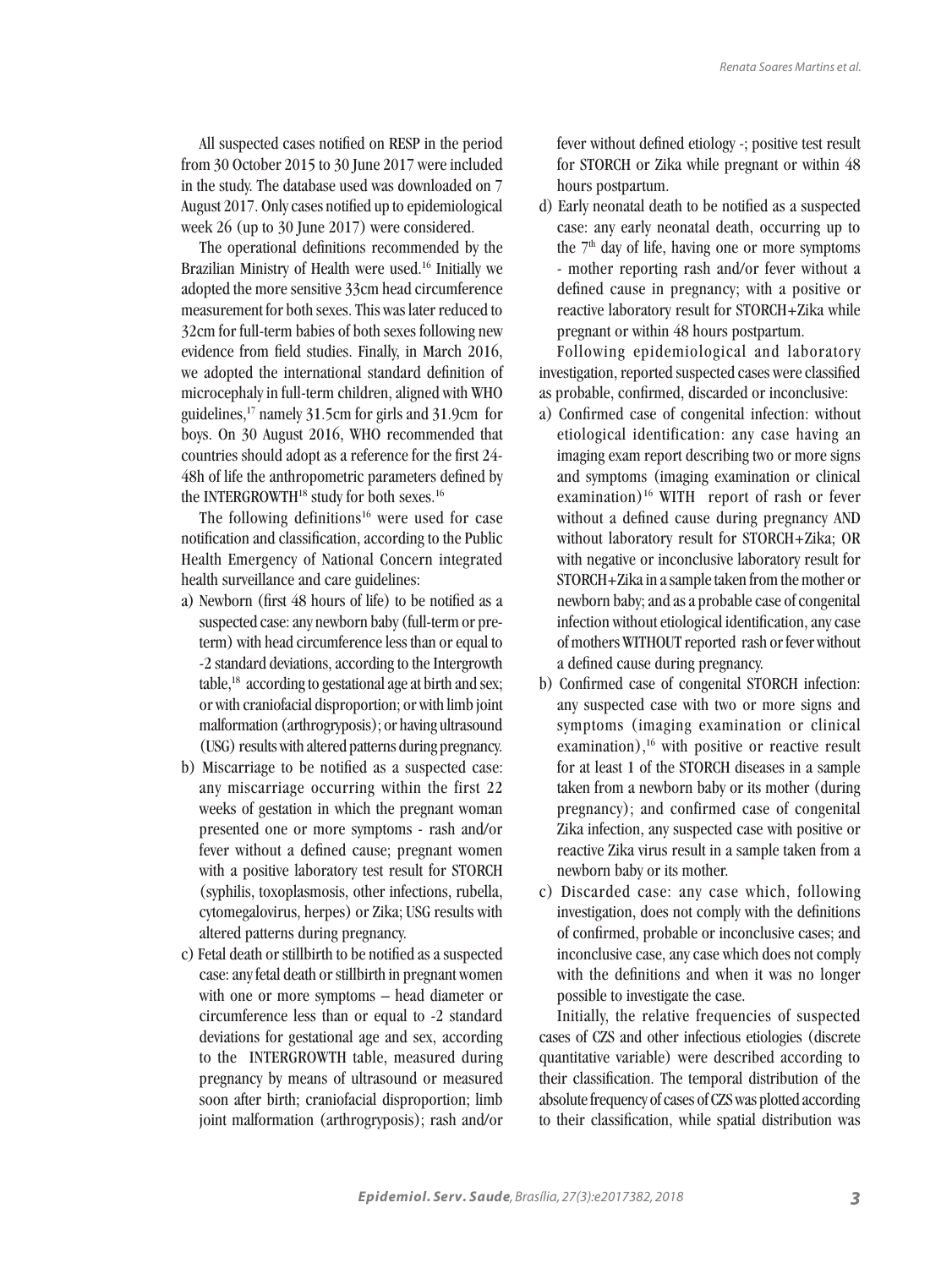plotted according to municipality and Epidemiological Surveillance Group of residence (nominal qualitative variable). Confirmed cases of CZS were described by means of absolute and relative frequency, according to the following variables: sex (male; female), head circumference (Z score according to INTERGROWTH), rash in pregnancy (yes; no) and imaging exam (yes; no).

The proportion of cases of congenital infection syndrome, congenital syndrome associated with Zika virus infection and congenital syndrome associated with other infectious agents investigated in pregnancy (STORCH) was calculated:

- a) Proportion of congenital infection syndrome: number of confirmed cases confirmed of congenital infection with infectious etiology divided by the total number of suspected cases of congenital syndrome with infectious etiology.
- b) Proportion of congenital syndrome associated with Zika virus infection: number of laboratory-confirmed cases of CZS divided by the total number of suspected cases of congenital syndrome with infectious etiology.
- c) Proportion of congenital syndrome associated with other infectious agents: number of confirmed cases of congenital syndrome associated with any STORCH disease divided by the total number of suspected cases of congenital syndrome with infectious etiology. Microsoft Excel 2010 and Epi Info 7 were used for

data storage and analysis. An open access secondary database was used, , without any nominal data that enabled the identification of the subjects. As such, there was no requirement for the study to be registered and assessed by the Research Ethics Committee/National Committee for Ethics in Research (CONEP) (Resolution No. 510 of 7 April 2016).

#### **Results**

From 30 October 2015 to 30 June 2017, 1,151 suspected cases of CZS and other infectious etiologies were reported on the RESP system. The investigation of 83.4% (960) of these suspected cases had been completed as at epidemiological week 26.

Of the 960 cases with complete investigation as at epidemiological week 26/2017, 50.6% (486) were discarded; of these, 29.0% (141) did not meet the current case definitions and 71.0% (345) went on to have normal neurological development and head circumference for their age and sex.

Of the 474 cases that met the criteria for suspected cases of CZS and other infectious etiologies, in 51.5% (244) the alterations found were confirmed to be due to non-infectious causes; while 48.5% (230) were suspected of having infectious etiology.

Of the 230 suspected cases of congenital infection syndrome, 3.5% (8 cases) were inconclusive, 33.0% (76 cases) were classified as probable, 25.7% (59 cases) were confirmed for congenital infection without etiological identification by means of imaging examinations (ultrasound, transfontenellar imaging or tomography) and 37.8% (87 cases) were confirmed for congenital infection with etiologic identification by means of laboratory exams (reverse transcriptionpolymerase chain reaction [RT-PCR]). The proportion of congenital infection syndrome was 63.5% (146/230) (Table 1 and Figure 1).

Of the 87 confirmed cases of congenital infection with etiologic identification, 55 were by Zika virus infection (CZS); the remaining 32 were caused by other infectious agents: 11 by syphilis, 10 by cytomegalovirus, 8 by toxoplasmosis, 1 by herpes simplex, 1 by Coxsackie virus and 1 by parvovirus.

Among the cases of infectious etiology, the proportion of confirmed CZS cases was 23.9% (55/230); and the proportion of congenital syndrome associated with infection by a STORCH was 13.9% (32/230).

Of the 55 laboratory-confirmed ZIKV cases, 23 were in newborn infants/children, 22 in miscarriages, 5 in fetuses with alteration of the central nervous system, 3 in early neonatal deaths, and two cases occurred in stillborn infants (Table 2).

Of the 23 cases of newborn infants/children with CZS, 9 had microcephaly at birth and 8 presented severe microcephaly. Rash was the most frequently reported sign during pregnancy, being reported in 18 of the 23 pregnant women with laboratory-confirmed ZIKV, 12 of them during the first trimester. The main changes in imaging examinations of confirmed cases of CZS were calcifications (11 out of 23) and ventriculomegaly (9 out of 23) (Table 2).

Confirmed CZS cases showing no change in imaging examinations were confirmed by the presence of a clinical symptom (rash and/or fever) and CZS reactive PCR laboratory test in pregnant women and/ or newborn babies.

In all confirmed cases of CZS in which the child did have not microcephaly at birth, imaging examinations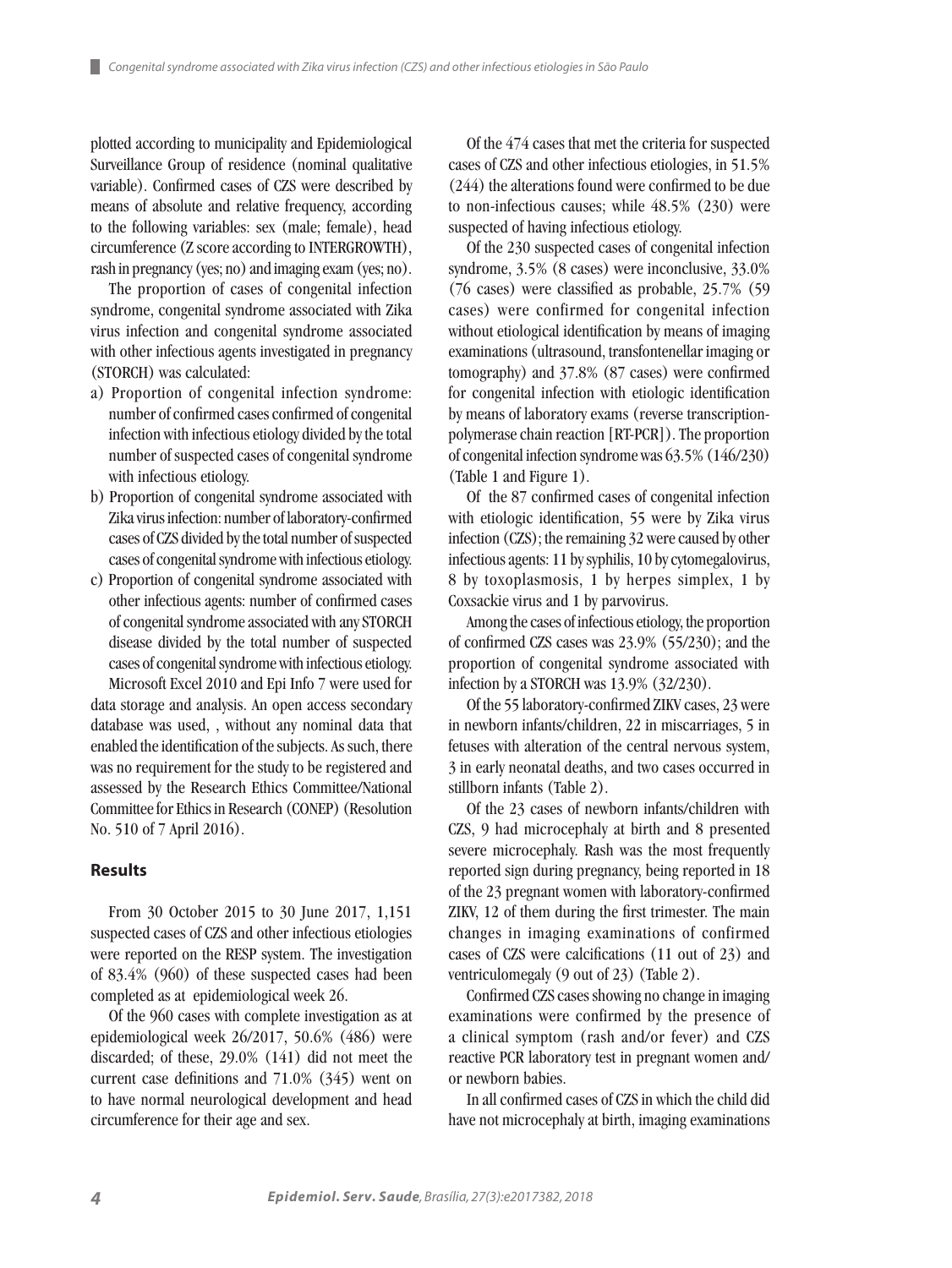# **Table 1 – Distribution of suspected cases of congenital syndrome according to their classification, São Paulo state, 30 October 2015 to 30 June 2017**

| <b>Case classification</b>                                                                   | 2015 | 2016 | 2017 | <b>Total</b> |       |
|----------------------------------------------------------------------------------------------|------|------|------|--------------|-------|
|                                                                                              |      |      |      | n            | %     |
| Confirmed cases of congenital infection without etiological identification                   | 27   | 29   | 3    | 59           | 25.7  |
| Confirmed cases of congenital infection by STORCH <sup>a</sup> with etiologic identification |      | 26   | 3    | 32           | 13.9  |
| Confirmed cases of congenital infection by virus with etiologic identification               | -    | 41   | 14   | 55           | 23.9  |
| Probable cases of congenital infection                                                       |      | 50   | 19   | 76           | 33.0  |
| Inconclusive cases                                                                           |      |      |      | 8            | 3.5   |
| <b>Total</b>                                                                                 | 38   | 153  | 39   | 230          | 100.0 |

a) STORCH: syphilis, toxoplasmosis, other infections, rubella, cytomegalovirus and herpes simplex.

Source: Public Health Events Registry (CPSV) / Strategic Information Center on Health Surveillance (CIEVS) / State Health Secretariat of São Paulo. Date retrieved from database: 8/7/2017.



Source: Public Health Events Registry (CPSV) / Strategic Information Center on Health Surveillance (CIEVS) / State Health Secretariat of São Paulo. Date retrieved from database: 8/7/2017.

# **Figure 1 – Ranking algorithm of suspected cases reported of congenital syndrome associated with Zika virus infection, São Paulo state, 30 October 2015 to 30 June 2017**

were performed to check for changes compatible with CZS, in addition to the reactive laboratory test result in pregnant women and/or children.

An increase in the number of notifications of suspected cases of CZS and other infectious etiologies was seen following the Public Health Emergency of National Concern was declared; while there was a decrease, in 2017 (Figure 2).

Confirmed cases are concentrated in the southeast and northeast of the state (Figure 3).

### **Discussion**

From 30 October 2015 to 30 June 2017, São Paulo state investigated 960 suspected cases of CZS, of which 230 met the criterion for relationship with infectious disease during pregnancy and 87 were confirmed for congenital infection with etiologic identification, demonstrating CZS circulation in the state. After the Public Health Emergency of National Concern was declared, there was an increase in the number of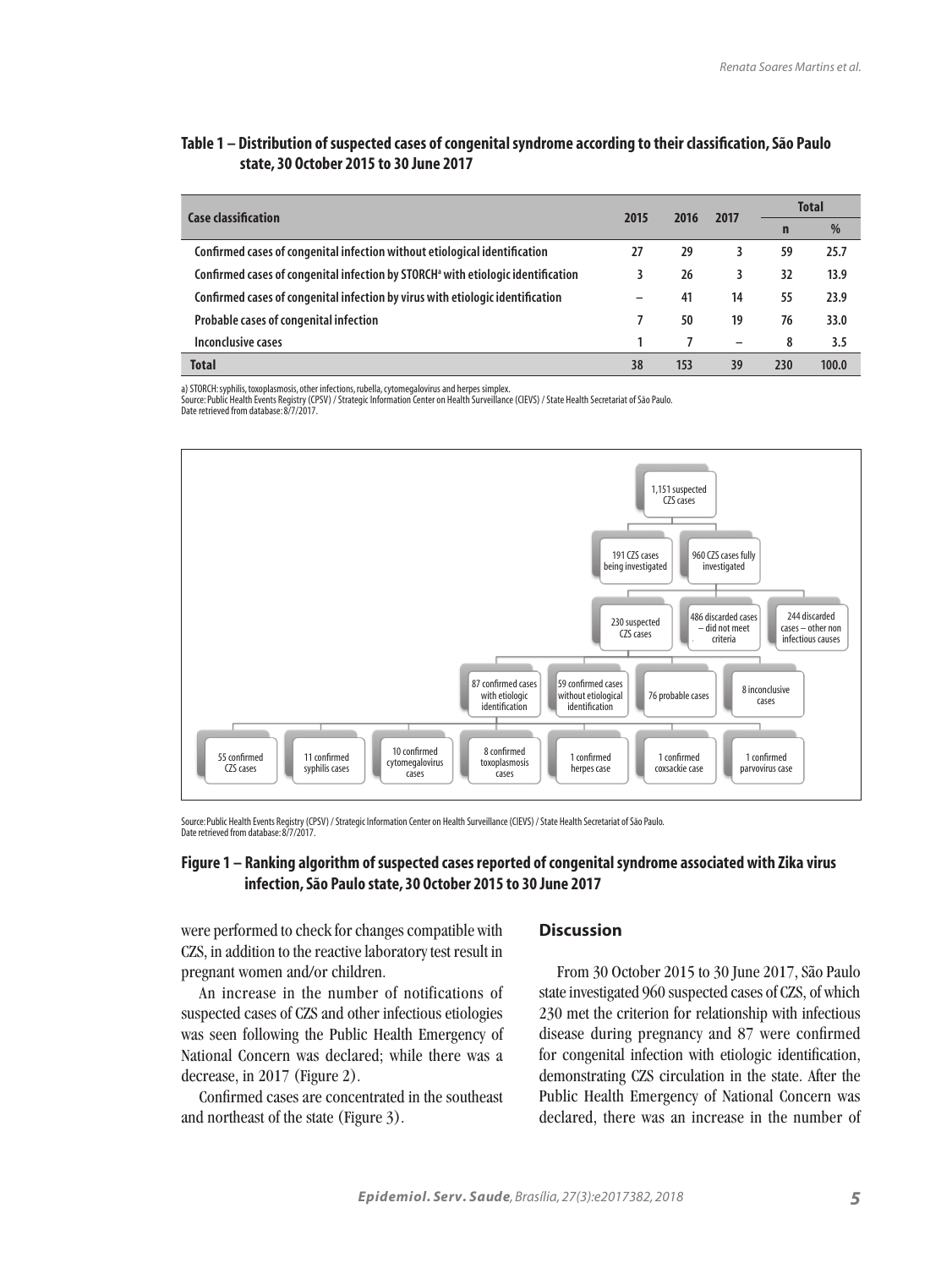notifications, as can be observed both here and in national studies.7,19

ш

In this study, we found a proportion of 63.5% (146/230) of cases of congenital infection syndrome, including confirmed CZS cases, confirmed cases without etiological identification and confirmed cases of congenital syndrome associated with a STORCH. These data are compatible with national findings in the literature dedicated to the period of the Zika epidemic with cases of CZS.<sup>7</sup>

The proportion of confirmed cases of congenital syndrome associated with the infection by a STORCH was 13.9%, with syphilis, toxoplasmosis, cytomegalovirus, herpes, Coxsackie and parvovirus being identified. This finding is compatible with a national study.<sup>7</sup>

The proportion of confirmed CZS cases in São Paulo state was 23.9% among those suspected of having infectious etiology. If confirmed cases without etiological identification are added to confirmed ZIKV cases, this proportion is 49.5% (114/230). It can be inferred that these were ZIKV cases, because the infectious causes had been discarded and the clinical and radiological findings were compatible with ZIKV.

The main changes found in imaging examinations were calcifications and ventriculomegaly. These findings were consistent with the case series published by Aragon et al., when describing the findings of post-natal imaging examinations in 23 children with presumed ZIKV infection. Guillemette-Artur et al. reported similar findings in a three-patient series using fetal magnetic resonance imaging.20-22

**Table 2 – Distribution of confirmed cases of live births with congenital syndrome associated with Zika virus infection (n=23) according to sex, head circumference, presence of rash and imaging exam, São Paulo state, 30 October 2015 to 30 June 2017**

| <b>Variables</b>                                           | $\mathbf n$    |  |
|------------------------------------------------------------|----------------|--|
| <b>Newborn sex</b>                                         |                |  |
| Female                                                     | 12             |  |
| Male                                                       | 11             |  |
| <b>INTERGROWTH head circumference classification</b>       |                |  |
| Without microcephaly (-1 standard deviations) <sup>a</sup> | 6              |  |
| Microcephaly (-2 standard deviations)                      | 9              |  |
| Severe microcephaly (-3 standard deviations)               | 8              |  |
| <b>Rash in pregnancy</b>                                   |                |  |
| Yes                                                        | 18             |  |
| 1 <sup>st</sup> trimester                                  | 12             |  |
| 2 <sup>nd</sup> trimester                                  | 4              |  |
| 3rd trimester                                              | $\overline{2}$ |  |
| No                                                         | 5              |  |
| <b>Imaging changes</b>                                     |                |  |
| Without an imaging exam                                    | 4              |  |
| Image examination without changes                          | 3              |  |
| Calcification                                              | 4              |  |
| Ventriculomegaly                                           | 11             |  |
| Lissencephaly                                              | 9              |  |
| Arthrogryposis                                             | 4              |  |
| Hydrocephalus                                              | 2              |  |
| Agenesis of corpus callosum                                | 1              |  |

a) All cases without microcephaly presented changes in imaging exam.

Source: Public Health Events Registry (CPSV) / Strategic Information Center on Health Surveillance (CIEVS) / State Health Secretariat of São Paulo. Date retrieved from database: 8/7/2017.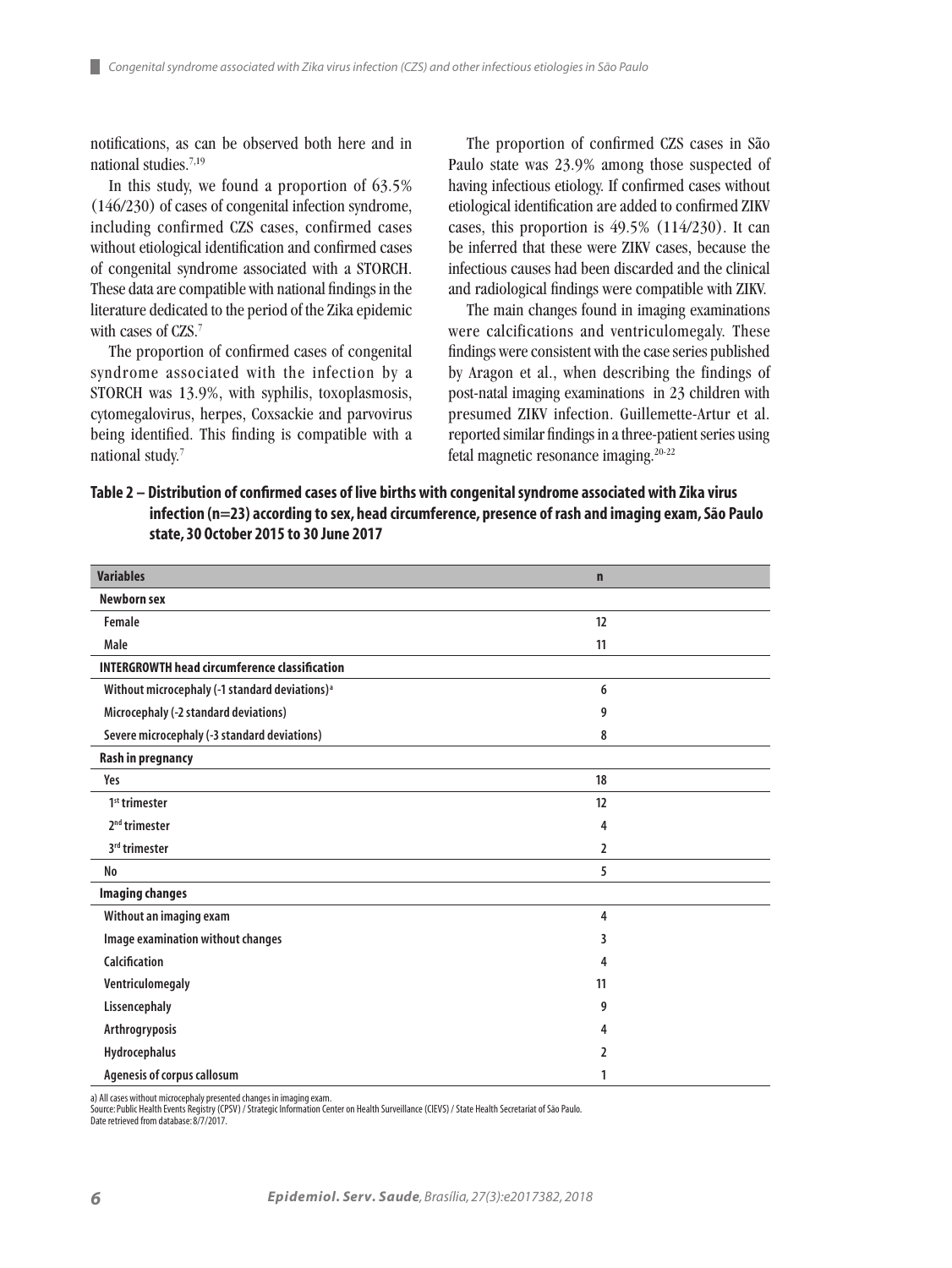Confirmed cases are concentrated in the southeast and northeast of São Paulo state, where there was a greater number of ZIKV infections in 2016.<sup>23</sup>

Of the 55 cases of CZS, the majority were newborn infants/children, followed by cases of miscarriage. The majority of publications on previous CZS infection have focused on changes in the central nervous system and on other congenital malformations caused by the virus to the fetus or newborn. $24$  Few articles discuss possible adverse obstetric outcomes associated with ZIKV infection. Chibueze et al.<sup>25</sup> conducted a systematic review and concluded: of the 142 eligible articles, 18 met criteria for inclusion (13 case series studies and five observational studies), and few studies reported cases of miscarriages and stillbirths in pregnant women infected by ZIKV. Cohort studies are urgently needed with the purpose of clarifying whether ZIKV infection increases the risk of miscarriage.26

As observed in other studies on microcephaly, conducted in Brazil,<sup>21</sup> most of the mothers reported having rash in the first trimester of pregnancy, similarly to the results found in this study. It is known that the embryonic period presents the highest risk for multiple complications arising from infectious processes.28-30

A study conducted by Johansson et al.29 demonstrated that different rates of Zika virus infection in the population, underreported microcephaly rates and trimester of pregnancy in which Zika virus infection occurs are factors that determine different microcephaly prevalence rates, varying between 2 and 12 cases per 10,000 births.

Microcephaly prevalence in São Paulo state, according SINASC system data, increased threefold in the period 2015-2016, passing from 3.46 cases per 10,000 live births (LB) in 2015 to 9.52 cases per 10,000 LB in 2016, as demonstrated in other studies.<sup>30</sup> This increase was more evident in some municipalities of the state, such as Campinas (8.02 cases/10,000 LB in 2015; 50.01 cases/10,000 LB in 2016), Ribeirão Preto (5.65 cases/10,000 LB in 2015; 44.14 cases/10,000 LB in 2016), Jundiai (0.00 cases/10.000 LB in 2015;41.22 cases/10,000 LB in 2016) and São José dos Campos (0.00 cases/10,000 LB in 2015; 14.27 cases/10,000 LB in 2016). The



Source: Public Health Events Registry (CPSV) / Strategic Information Center on Health Surveillance (CIEVS) / State Health Secretariat of São Paulo. Date retrieved from database: 8/7/2017.

#### **Figure 2 – Distribution of notified cases of congenital syndrome, by month of notification and classification, São Paulo state, 30 October 2015 to 30 June 2017**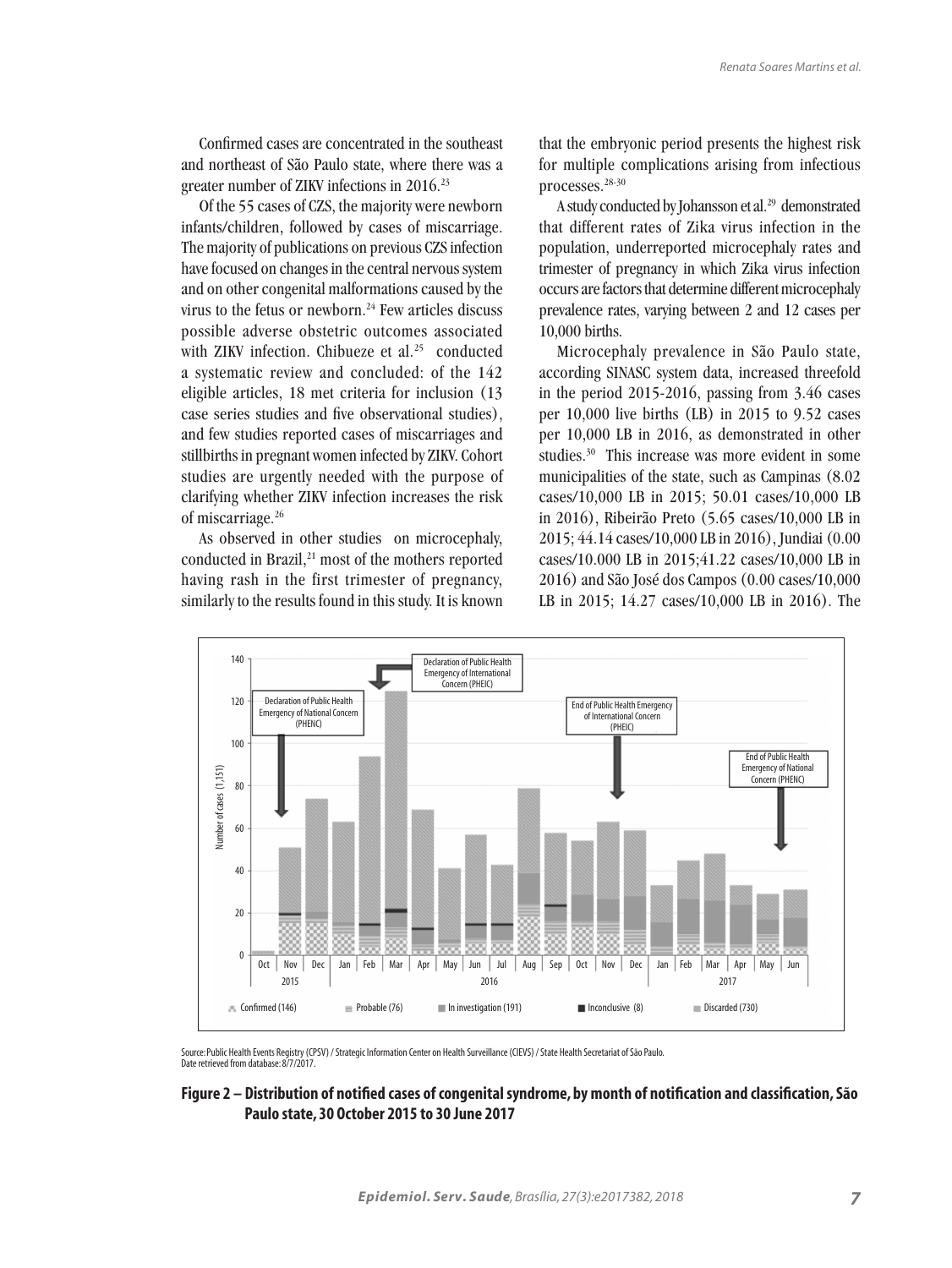

Source: Public Health Events Registry (CPSV) / Strategic Information Center on Health Surveillance (CIEVS) / State Health Secretariat of São Paulo. Date retrieved from database: 8/7/2017.

# **Figure 3 – Distribution of confirmed cases of congenital syndrome associated with Zika virus infection and other infectious etiologies, and distribution of confirmed cases of congenital infection without etiological identification according to municipality of residence, São Paulo state, 30 October 2015 to 30 June 2017**

data corroborate the fact of the largest number of confirmed cases being located in the municipalities of Ribeirão Preto and Campinas.

Among the methodological limitations of this study, it is possible to mention: (i) the recording of incomplete information inherent to surveillance systems routines; (ii) the absence of timely collection of clinical samples to enable identification of ZIKV in mothers and children; (iii) high laboratory specificity using only the RT-PCR assay for ZIKV diagnosis in pregnant women, because serology is not availabile at the time of investigation; and (iv) the absence of full STORCH investigation for all cases.

The results presented in this report demonstrate sensitivity not only of the notification system but also of health professionals, after the Public Health Emergency of National Concern was declared, in addition to the identification of CZS cases in São Paulo state. Further studies of a prospective design need to be carried out in that state in order to better understand the circulation of Zika virus and its association with congenital syndrome.

#### **Acknowledgments**

To the health professionals who reported and investigated the cases of microcephaly associated with congenital infections and thus strengthened Zika virus surveillance.

To the São Paulo State Center for Disease Contro, the Center for Epidemiological Surveillance and the Adolf Lutz Institute.

## **Authors' contributions**

Martins RS, Fróes MH, Saad LdC, Ignacio Junior SM, Prado WDA, Ciccone FH, Guimarães TC and Figueiredo EM contributed to the conception and design of the study, data analysis and interpretation and critical review of the manuscript. Sato HK and Katz G contributed to the concept and outline of the study and critical review of the intellectual content of the manuscript. All the authors have approved the final version and declared themselves to be responsible for all aspects of the study, ensuring its accuracy and integrity.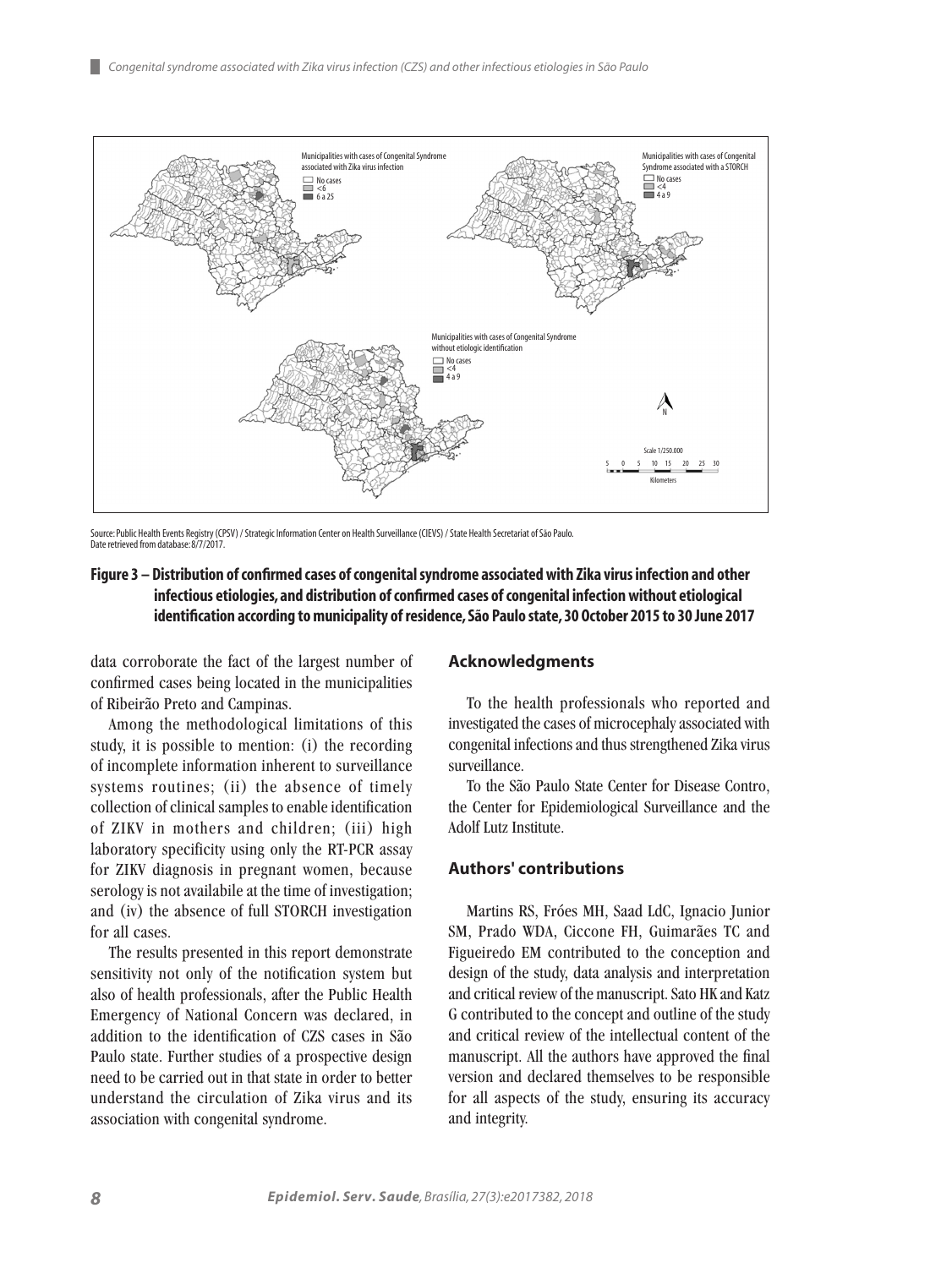# **References**

- 1. Petersen LR, Jamieson DJ, Powers AM, Honein MA. Zika vírus. N Engl J Med. 2016 Apr;374(16):1552-63.
- 2. Dick GWA, Kitchen SF, Haddow AJ. Zika vírus. I. Isolations and serological specificity. Trans R Soc Trop Med Hyg. 1952 Sep;46(5):509-20.
- 3. Musso D, Gubler DJ. Zika virus. Clin Microbiol Rev. 2016 Jul;29(3):487-524.
- 4. Duffy MR, Chen TH, Hancock T, Powers AM, Kool JL, Lanciotti RS, et al. Zika virus outbreak on Yap Island, Federated States of Micronesia. N Engl J Med. 2009 Jun;360(24):2536-43.
- 5. Musso D, Nilles EJ, Cao-Lormeau VM. Rapid spread of emerging Zika virus in the Pacific area. Clin Microbiol Infect. 2014 Oct;20(10):O595-6.
- 6. Heukelbach J, Alencar CH, Kelvin AA, Oliveira WK, Pamplona de Góes Cavalcanti L. Zika virus outbreak in Brazil. J Infect Dev Ctries. 2016 Feb;10(2):116-20.
- 7. Oliveira WK, de França GVA, Carmo EH, Duncan BB, Kuchenbecker RS, Schmidt MI. Infection-related microcephaly after the 2015 and 2016 Zika virus outbreaks in Brazil: a surveillance-based analysis. Lancet. 2017 Aug;390(10097):861-70.
- 8. Zanluca C, Melo VCA, Mosimann ALP, Santos GIV, Santos CND, Luz K. First report of autochthonous transmition of Zika vírus in Brazil. Mem Inst Oswaldo Cruz. 2015 jun;110(4):569-72.
- 9. Campos GS, Bandeira AC, Sardi SI. Zika virus outbreak, Bahia Brazil. Emerg Infect Dis. 2015 Oct;21(10):1885-6.
- 10. Oliveira WK, Cortez-Escalante J, Oliveira WTGH, Carmo GMI, Henriques CMP, Coelho GE, et al. Increase in reported prevalence of microcephaly in infants born to women living in areas with confirmed zika vírus transmission during the first trimester of pregnancy – Brazil, 2015. MMWR Weekly. 2016 Mar; 65(9): 242-7.
- 11. Brasil. Ministério da Saúde. Portaria MS/GM nº 1.813, de 11 de novembro de 2015. Declara emergência em saúde pública de importância nacional (ESPIN) por alteração do padrão de ocorrência de microcefalias no Brasil. Diário Oficial da República Federativa do Brasil, Brasília (DF), 2015 nov 12; Seção I:51.
- 12. Calvet G, Aquiar RS, Melo ASO, Sampaio SA, Filippis I, Fabri A, et al. Detection and sequencing of Zika virus from amniotic fluid of fetuses with microcephaly in Brazil: a case study. Lancet Infect Dis. 2016 Jun;16(6):653-60.
- 13. Mlakar J, Korva M, Tul N, Popovic M, Poljsak-Prijatelj M, Mraz J, et al. Zika virus associated with microcephaly. N Engl J Med. 2016 Mar;374(10):951-8.
- 14. World Health Organization. WHO statement on the first meeting of the International Health Regulations (2005) (IHR 2005) Emergency Committee on Zika vírus and observed increase in neurological disorders and neonatal malformations [Internet]. 2016 [cited 2018 June 5]. Available in: http://www.who.int/news-room/detail/01-02- 2016-who-statement-on-the-first-meeting-of-theinternational-health-regulations-(2005)-(ihr-2005)-emergency-committee-on-zika-virus-andobserved-increase-in-neurological-disorders-andneonatal-malformations
- 15. Ministério da Saúde (BR). Ministério da Saúde declara fim da emergência nacional para zika e microcefalia [Internet]. 2017 [citado 2018 jun 5]. Disponível em: http://portalms.saude.gov.br/noticias/ agencia-saude/28347-ministerio-da-saude-declarafim-da-emergencia-nacional-para-zika-e-microcefalia
- 16. Ministério da Saúde (BR). Secretaria de Vigilância em Saúde. Secretaria de Atenção à Saúde. Orientações integradas de vigilância e atenção à saúde no âmbito da Emergência de Saúde Pública de Importância Nacional: procedimentos para o monitoramento das alterações no crescimento e desenvolvimento a partir da gestação até a primeira infância, relacionadas à infecção pelo ZIKV e outras etiologias infeciosas dentro da capacidade operacional do SUS [Internet]. Brasília: Ministério da Saúde; 2017 [citado 2018 jun 5]. 158 p. Disponível em: http://portalarquivos.saude. gov.br/images/pdf/2016/dezembro/12/orientacoesintegradas-vigilancia-atencao.pdf
- 17. World Health Organization. Assessment of infants with microcephaly in the context of Zika virus. Interim Guidance [Internet]. Geneva: WHO/ZIKV/MOC; 2016 [cited 2018 Jun 5]. Available in: http://www.chinacdc. cn/jkzt/crb/ablcxr\_8561/zstd\_8600/201602/ W020160227443710998127.pdf
- 18. International Fetal and Newborn Growth Consortium fot the 21st century (INTERGROWTH-21st). Sobre INTERGROWTH-21st. c2009-2016 [Internet]. 2016 [citado 2016 nov 19]. Disponível em: https:// intergrowth21.tghn.org/about/sobre-intergrowth-21stportuguese/
- 19. Cabral CM, Nóbrega MEB, Leite PL, Souza MSF, Teixeira DCP, Cavalvante TF. et al. Clinicalepidemiological description of live births with